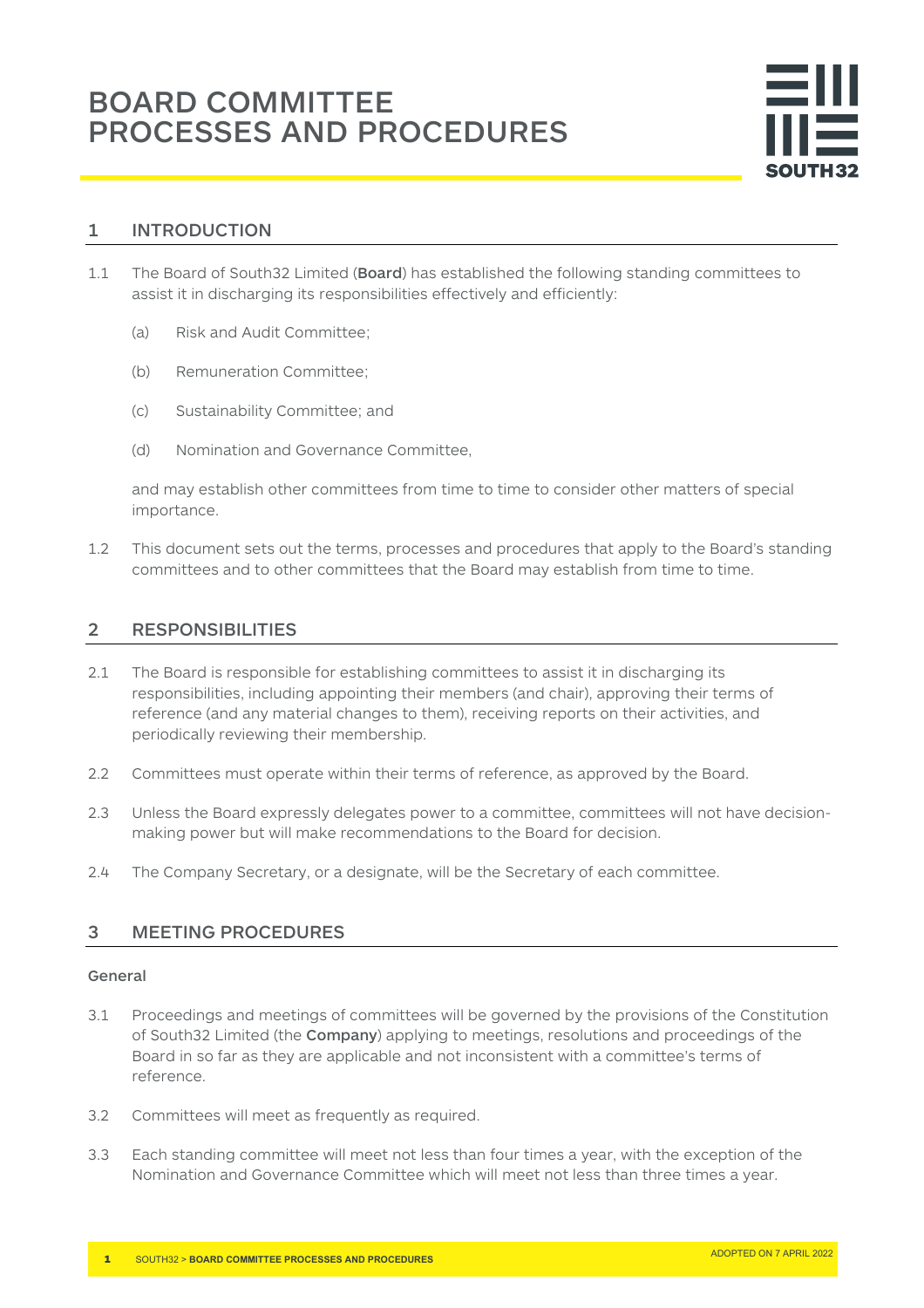

- 3.4 Committees may deal with items of business by written resolution in accordance with the requirements for passing written resolutions under the Company's Constitution.
- 3.5 The quorum for meetings is two committee members.
- 3.6 In the absence of the committee chair or an appointed delegate, committee members will elect one of their number as chair for that meeting.
- 3.7 Committee chairs do not have a casting vote.

#### Notice and attendance

- 3.8 Any committee member or the Secretary may call a committee meeting or may request the Secretary to call a meeting.
- 3.9 Notice of a committee meeting will be issued to each committee member (with a copy to all Board members), usually the week prior to the date of the meeting.
- 3.10 Papers for committee meetings will be circulated to attendees in advance of each meeting so that members have a reasonable opportunity to review them.
- 3.11 All Directors will be invited to attend, and are encouraged to participate in, committee meetings, provided there is no potential or actual conflict of interest.
- 3.12 Committee chairs may invite the Chief Executive Officer (CEO) and any other person to attend for all or part of any committee meeting as and when appropriate.
- 3.13 At the discretion of each committee chair, separate meetings may also be held with any member of management.

#### Meeting materials and records

- 3.14 Minutes of proceedings and resolutions of committee meetings will be kept by the Secretary.
- 3.15 Minutes of committee meetings, agenda and supporting papers will be made available to all Directors, provided there is no potential or actual conflict of interest.
- 3.16 Committee papers prepared by management are to be relevant, clear, complete and concise.
- 3.17 Each standing committee will maintain an annual forward plan of its work.

## 4 RESOURCING AND ACCESS TO ADVICE AND INFORMATION

- 4.1 Sufficient resources will be available to each committee to enable it to run effectively, as determined by each committee, including funds to:
	- (a) engage and remunerate independent advisers under paragraph 4.2; and
	- (b) pay any expenses of the committee that are necessary or appropriate to assist it in carrying out its work under each committee's terms of reference.
- 4.2 Committees may, with the consent of the committee chair, seek independent professional advice at the expense of the Group on any matter connected with the discharge of their relevant responsibilities.